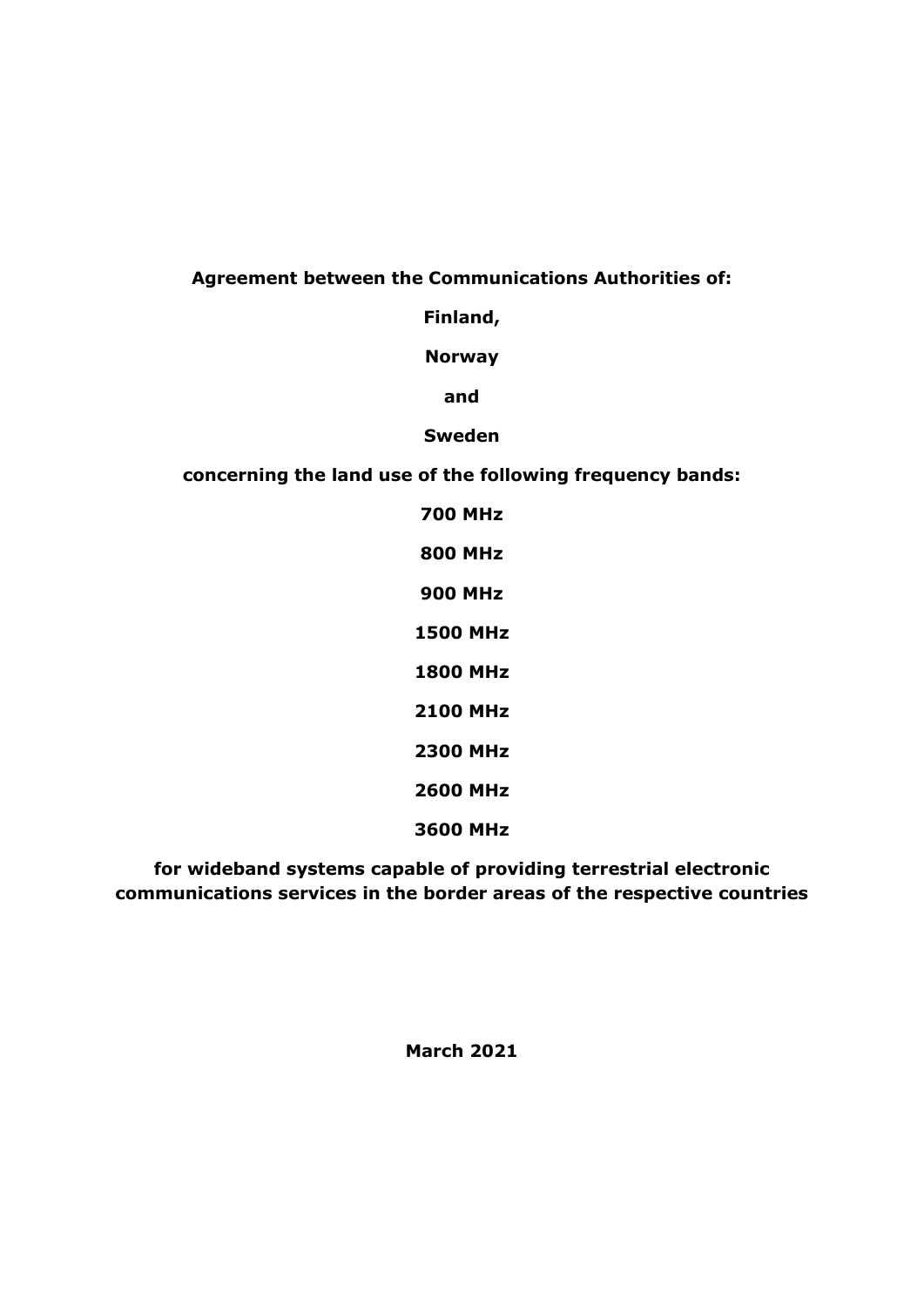### **1. Introduction**

- 1.1. The agreement describes the procedures of co-ordination of civil mobile wideband communication networks operating in the border areas of Finland, Norway and Sweden vis-à-vis any service or application in the above mentioned countries. The agreement does not concern use of GSM technology and preferential GSM-frequency assignments, these can continue to be operated according to existing agreements.
- 1.2. The Communication Authority of Finland is Finnish Transport and Communications Agency (Traficom).
- 1.3. The Communication Authority of Norway is Norwegian Communications Authority (Nkom).
- 1.4. The Communication Authority of Sweden is Swedish Post and Telecom Authority (PTS).

### **2. Principles and definitions**

- 2.1. Wideband systems include e.g.: UMTS, LTE, LTE-MTC (LTE Machine Type Communication), LTE-eMTC (evolved MTC), LTE in-band NB-IoT, LTE guardband NB-IoT and NR (New Radio)
- 2.2. The 700 MHz frequency band, as referred to in this agreement, covers the frequencies from 703 MHz to 733 MHz paired with 758 MHz to 788 MHz for the Frequency Division Duplex (FDD) arrangement and from 738 MHz to 758 MHz for Supplemental Downlink (SDL), as defined in ECC Decision(15)01.
- 2.3. The 800 MHz frequency band, as referred to in this agreement, covers the frequencies from 791 MHz to 821 MHz paired with 832 MHz to 862 MHz for the FDD arrangement, as defined in ECC Decision (09)03.
- 2.4. The 900 MHz frequency band, as referred to in this agreement, covers the frequencies from 880 MHz to 915 MHz paired with 925 MHz to 960 MHz for the FDD arrangement, as defined in ECC Decision (06)13 amended March 2019.
- 2.5. The 1500 MHz frequency band, as referred to in this agreement, covers the frequencies from 1427 MHz to 1518 MHz, for SDL, as defined in ECC Decision (13)03 amended March 2018 and ECC Decision (17)06 corrected March 2018.
- 2.6. The 1800 MHz frequency band, as referred to in this agreement, covers the frequencies from 1710 MHz to 1785 MHz paired with 1805 MHz to 1880 MHz for the FDD arrangement, as defined in ECC Decision (06)13 amended March 2019.
- 2.7. The 2100 MHz frequency band, as referred to in this agreement, covers the frequencies from 1920 MHz to 1980 MHz paired with 2110 MHz to 2170 MHz for the FDD arrangement, as defined in ECC Decision (06)01 amended March 2019.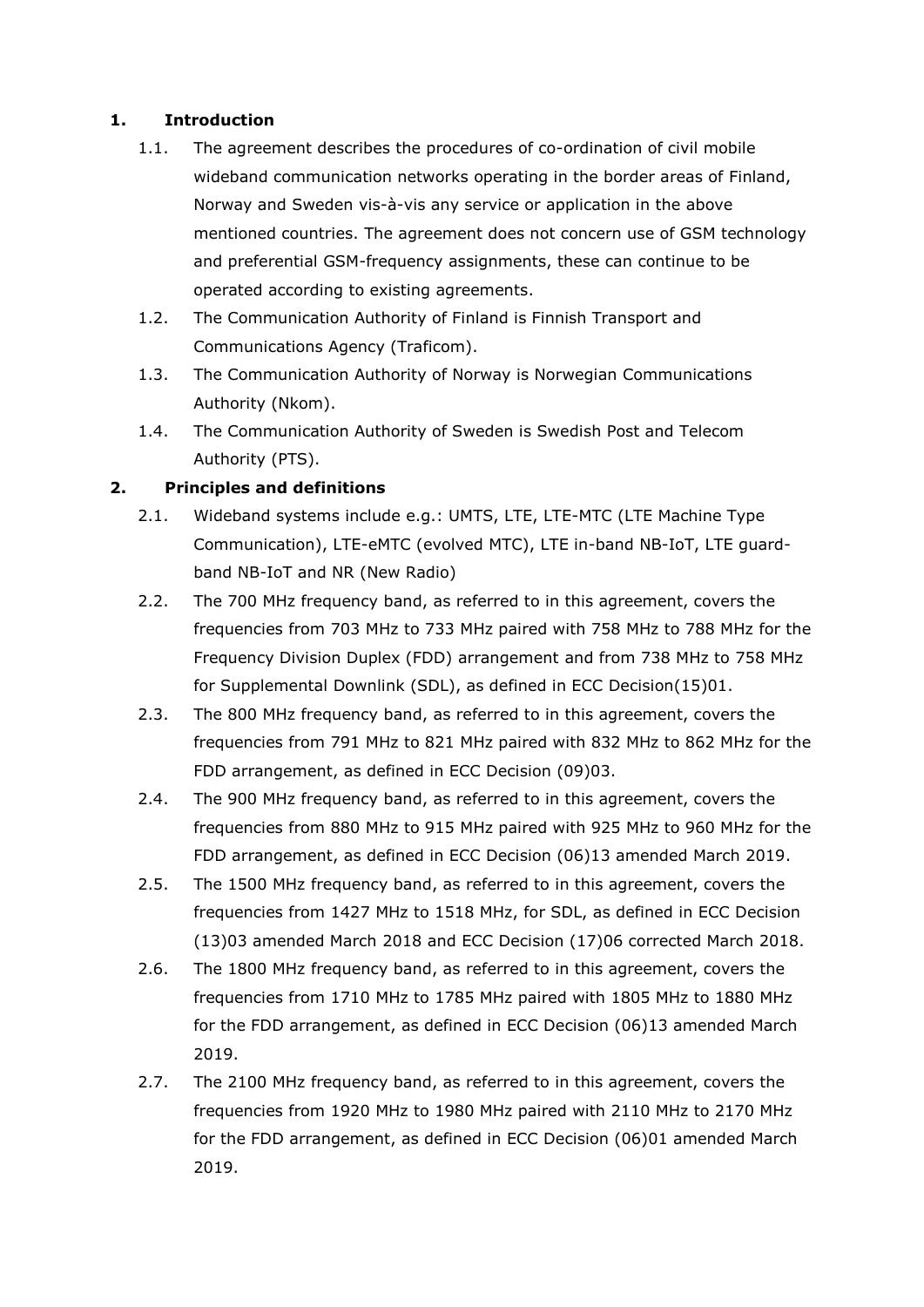- 2.8. The 2300 MHz frequency band, as referred to in this agreement, covers the frequencies from 2300 MHz to 2400 MHz, with the TDD arrangement, as defined in ECC Decision (14)02.
- 2.9. The 2600 MHz frequency band, as referred to in this agreement, covers the frequencies from 2500 MHz to 2570 MHz paired with 2620 MHz to 2690 MHz for the FDD arrangement and 2570 MHz to 2620 MHz for SDL or TDD, as defined in ECC Decision (05)05 amended July 2019
- 2.10. The 3600 MHz band, as referred to in this agreement, covers the frequencies from 3400 MHz to 3800 MHz, with the TDD arrangement, as defined in ECC Decision (11)06 amended October 2018.
- 2.11. This agreement is based on the concept of electric field strength levels and preferential Physical-layer Cell Identities (PCIs, when LTE or 5G NR is used) and preferential Scrambling Codes (SCs, when UMTS is used) as defined in Annex 1. Preferential PCI/SC shall be used in border areas to improve coverage and service when channel centre frequencies are aligned.
- 2.12. This agreement is based on the following country types for the use of preferential PCI/SCs as defined in Annex 1: Finland – country type 1, Norway – country type 4, Sweden – country type 3
- 2.13. As far as possible the latest version of any relevant decision and recommendation shall be used to assist co-ordination.
- 2.14. This Agreement covers the co-ordination of base stations, including repeaters. User equipment, or terminals, are allowed to be used on non-interfering basis, in accordance with ITU RR 4.4.

### **3. Use of frequencies in the border areas**

- 3.1. The co-ordination threshold in this agreement is based on the concept of electric field strength level of 5 MHz block assignment.
- 3.2. In case of other frequency block sizes, a value of

$$
A = 10 * log_{10} \left( \frac{frequency \ block \ size \ [MHz]}{5 \ MHz} \right) \ [dB]
$$

should be added to the electric field strength threshold values.

- 3.3. For electric field strength calculations the latest version of Recommendation ITU-R P.1546 "Method for point-to-area predictions for terrestrial services in the frequency range 30-4000 MHz" with 10% of the time and 50% of the locations shall be used.
- 3.4. The electric field strength values in this agreement are based on a receiving antenna height of 3 m above ground (mean sea level where applicable).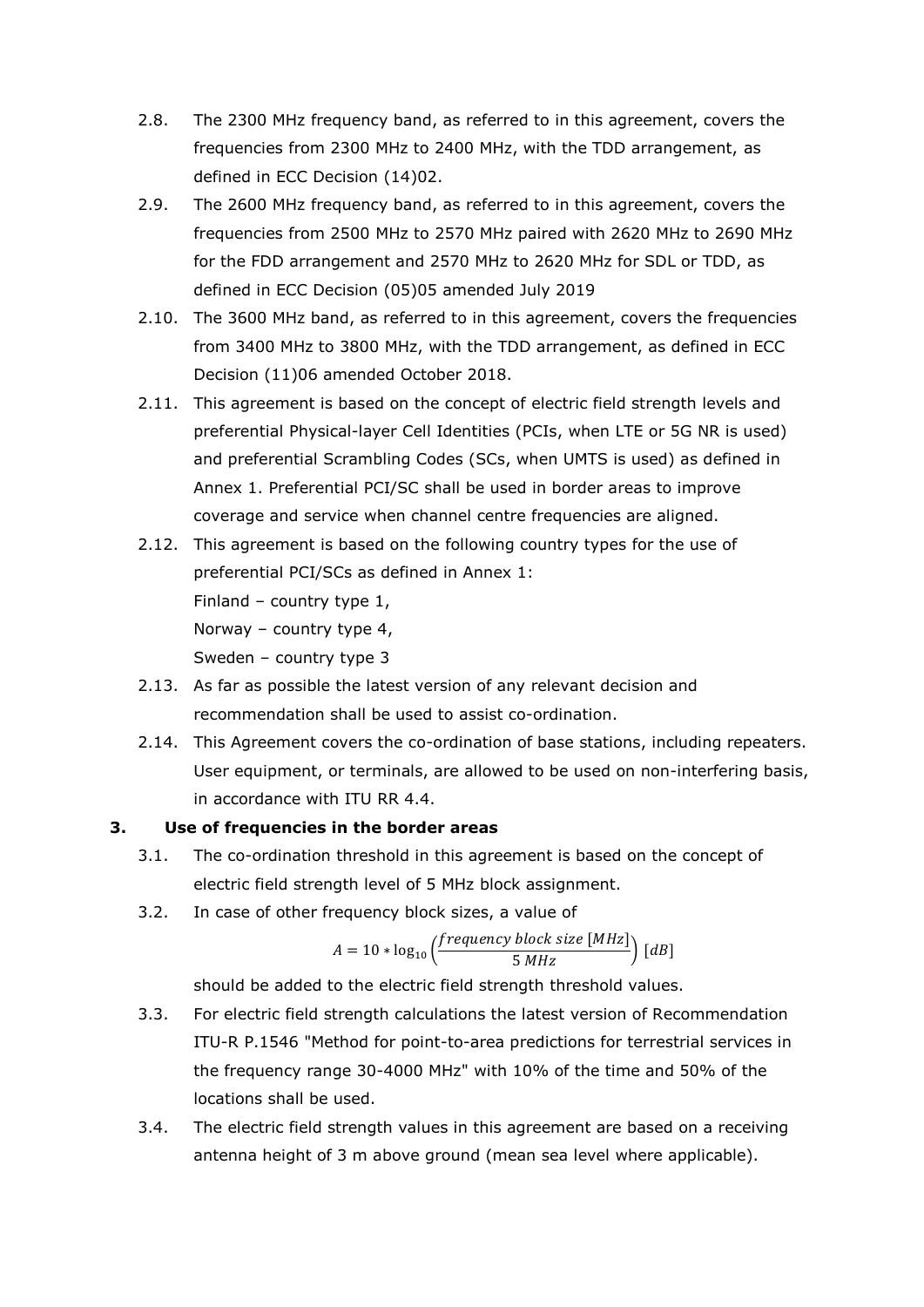3.5. The wideband systems may be used without coordination between the countries being party to this agreement if the predicted electric field strength produced by a base station<sup>1</sup> does not exceed the threshold at and beyond the reference lines specified in Annex 2 for the respective band given in the table below<sup>2</sup>:

|                          | Threshold @ X km reference line and beyond,<br>electric field strength [dBµV/m/5 MHz] |                                                                                                                                                                                                                                                                                                                                                                                                               |                        |  |  |  |  |  |  |
|--------------------------|---------------------------------------------------------------------------------------|---------------------------------------------------------------------------------------------------------------------------------------------------------------------------------------------------------------------------------------------------------------------------------------------------------------------------------------------------------------------------------------------------------------|------------------------|--|--|--|--|--|--|
| Frequency band [MHz]     |                                                                                       | Centre frequencies<br>not aligned                                                                                                                                                                                                                                                                                                                                                                             |                        |  |  |  |  |  |  |
|                          | Preferential<br>PCIs / SCs                                                            | Centre frequencies aligned<br>Non-<br>preferential<br>PCIs / SCs<br>59 @ 0 km<br>41 @ 0 km<br>and<br>41 @ 6 km<br>59 @ 0 km<br>41 @ 0 km<br>and<br>41 @ 6 km<br>59 @ 0 km<br>41 @ 0 km<br>And<br>41 @ 6 km<br>59 @ 0 km<br>$413$ @ 0 km<br>and<br>41 @ 6 km<br>65 @ 0 km<br>47 @ 0 km<br>and<br>47 @ 6 km<br>65 @ 0 km<br>473 @ 0 km<br>and<br>47 @ 6 km<br>37 @ 0 km<br>and<br>37 @ 6 km<br>30 @ 0 km<br>and | All PCIs / SCs         |  |  |  |  |  |  |
| 700 FDD                  | 59 @ 0 km<br>and<br>41 @ 6 km                                                         |                                                                                                                                                                                                                                                                                                                                                                                                               |                        |  |  |  |  |  |  |
| 700 SDL                  | 59 @ 0 km<br>and<br>41 @ 6 km                                                         |                                                                                                                                                                                                                                                                                                                                                                                                               |                        |  |  |  |  |  |  |
| 800 FDD                  | 59 @ 0 km<br>and<br>41 @ 6 km                                                         |                                                                                                                                                                                                                                                                                                                                                                                                               |                        |  |  |  |  |  |  |
| 900 FDD                  | 59 @ 0 km<br>and<br>41 @ 6 km                                                         |                                                                                                                                                                                                                                                                                                                                                                                                               |                        |  |  |  |  |  |  |
| 1500 SDL                 | 65 @ 0 km<br>and<br>47 @ 6 km                                                         |                                                                                                                                                                                                                                                                                                                                                                                                               |                        |  |  |  |  |  |  |
| 1800 FDD                 | 65 @ 0 km<br>and<br>47 @ 6 km                                                         |                                                                                                                                                                                                                                                                                                                                                                                                               |                        |  |  |  |  |  |  |
| 2100 FDD                 | 65 @ 0 km<br>and<br>37 @ 6 km                                                         |                                                                                                                                                                                                                                                                                                                                                                                                               | 65 @ 0 km              |  |  |  |  |  |  |
| 2300 TDD<br>synchronised | 65 @ 0 km<br>and<br>49 @ 6 km                                                         |                                                                                                                                                                                                                                                                                                                                                                                                               | 65 @ 0 km<br>49 @ 6 km |  |  |  |  |  |  |

<sup>-</sup> $1$  The values in the table are only valid if the centre frequencies of the stations of the MFCN systems are not aligned on both sides of the borderline or with centre frequencies aligned using preferential PCI codes for LTE and 5G NR systems or SC's for UMTS systems as given in Annex 1

<sup>&</sup>lt;sup>2</sup> Based on: ECC Recommendation (15)01 amended Feb 2020 (700 MHz, 1.5 GHz, 3.6 GHz), ECC Recommendation (08)02 amended Feb 2019 (900 MHz and 1800 MHz), ECC Recommendation (11)04 amended Feb 2017 (800 MHz), ERC Recommendation (01)01 revised 2016 (2100 MHz), ECC Recommendation (14)04 (2300 MHz), ECC Recommendation (11)05 amended Feb 2017 (2600 MHz)

<sup>&</sup>lt;sup>3</sup> Also valid to protect GSM in neighbouring country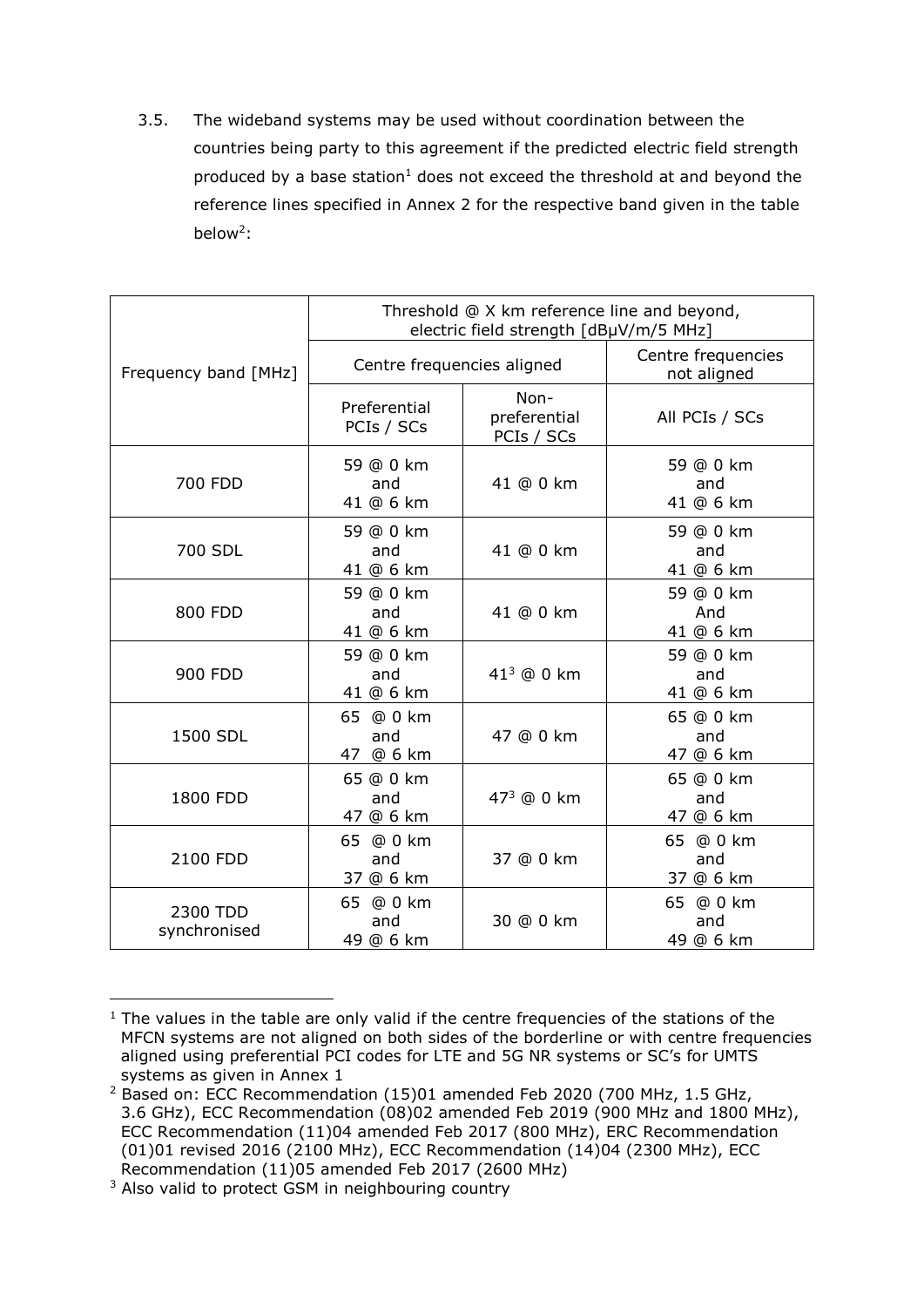|                              |                               | Threshold @ X km reference line and beyond,<br>electric field strength [dBµV/m/5 MHz] |                                   |
|------------------------------|-------------------------------|---------------------------------------------------------------------------------------|-----------------------------------|
| Frequency band [MHz]         | Centre frequencies aligned    |                                                                                       | Centre frequencies<br>not aligned |
|                              | Preferential<br>PCIs / SCs    | Non-<br>preferential<br>PCIs / SCs                                                    | All PCIs / SCs                    |
| 2300 TDD<br>non synchronised | 30 @ 0 km                     | 30 @ 0 km                                                                             | 30 @ 0 km                         |
| 2600 FDD                     | 65 @ 0 km<br>and<br>49 @ 6 km | 49 @ 0 km                                                                             | 65 @ 0 km<br>and<br>49 @ 6 km     |
| 2600 TDD<br>synchronised     | 65 @ 0 km<br>and<br>49 @ 6 km | 49 @ 0 km                                                                             | 65 @ 0 km<br>and<br>49 @ 6 km     |
| 2600 TDD<br>non synchronised | 30 @ 0 km                     | 30 @ 0 km                                                                             | 30 @ 0 km                         |
| 3600 TDD<br>synchronised     | 67 @ 0 km<br>and<br>49 @ 6 km | 49 @ 0 km                                                                             | 67 @ 0 km<br>and<br>49 @ 6 km     |
|                              | Preferential frequencies      |                                                                                       | Non-preferential<br>frequencies   |
| 3600 TDD<br>non synchronised | Preferential<br>PCIs / SCs    | Non-<br>preferential<br>PCIs / SCs                                                    | All PCIs / SCs                    |
|                              | 45 @ 0 km<br>and<br>27 @ 6 km | 27 @ 0 km                                                                             | 0 @ 0 km                          |

- 3.6. Establishment of arrangements between operators shall be encouraged to the extent possible. Subject to agreement between operators other technical characteristics than those listed in section 3.5 can be used, e.g. other threshold values or propagation models. Agreements between operators to deviate from threshold values listed in section 3.5 shall be brought to the attention of the concerned authority.
- 3.7. If the field strength of an intended base station exceeds the values specified in section 3.5 without an agreement referred to in section 3.6, then agreement needs to be sought from the affected Authority before the base station can be brought into operation. The affected Authority shall give its reply within 45 days from the date of the receipt of a written request and 20 days after a reminder. A request shall be sent by e-mail to the official e-mail address of the affected Authority. If no reply is received after 65 days after the initial request, the affected Authority is considered to have given its agreement to the operation of the base station.
- 3.8. Any case of interference shall as far as possible be resolved among the operators concerned. If not resolved, assistance can be sought from the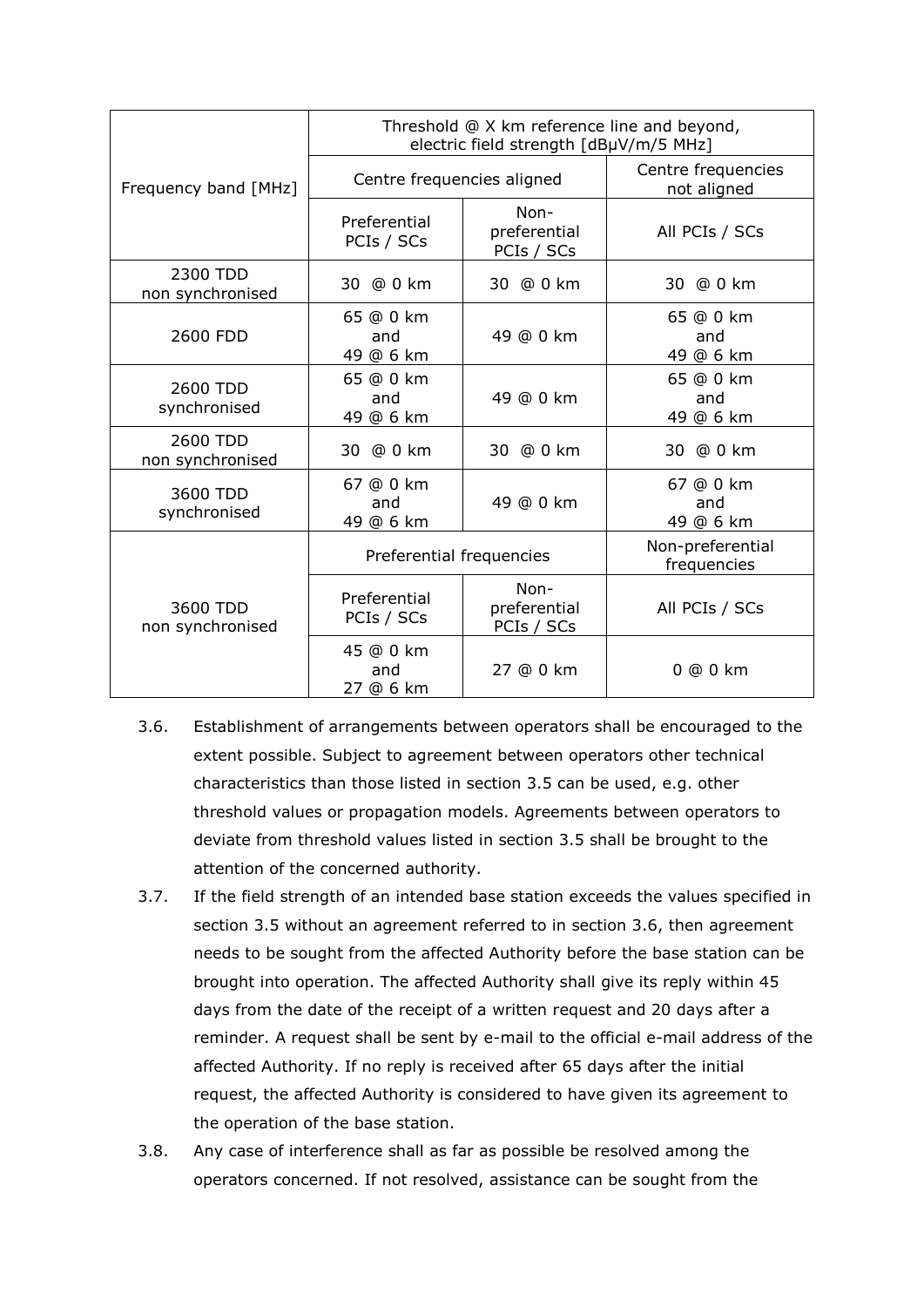Authorities. Authorities shall take all possible steps in order to eliminate the interference.

### **4. Status of existing co-ordination agreements**

4.1. From the date of entering into the force this Agreement replaces all existing coordination Agreements, or parts of Agreements, for wideband systems capable of providing terrestrial electronic communications services in the border areas of the respective countries in the included frequency bands. Existing coordination Agreements for GSM technology or those parts of existing coordination Agreements dealing with GSM technology stay in force.

### **5. Revision and cancellation**

- 5.1. This Agreement may be revised or cancelled without notice, if understanding is reached between the Authorities.
- 5.2. Any Authority listed in this document is entitled to withdraw from this Agreement with a notice of at least six months.

### **6. Entry into force**

- 6.1. This Agreement shall enter into force from the dd. mmm 2021
- 6.2. This Agreement has been drawn up in 3 (three) identical copies, one for each Authority.

For the Communication Authority of Finland Place Date

Jenni Eskola Deputy Director-General

For the Communication Authority of Norway Place Date

John-Eivind Velure Director of the Spectrum Department

For the Communication Authority of Sweden Place Date

Anders Palmberg Acting Head of section Spectrum development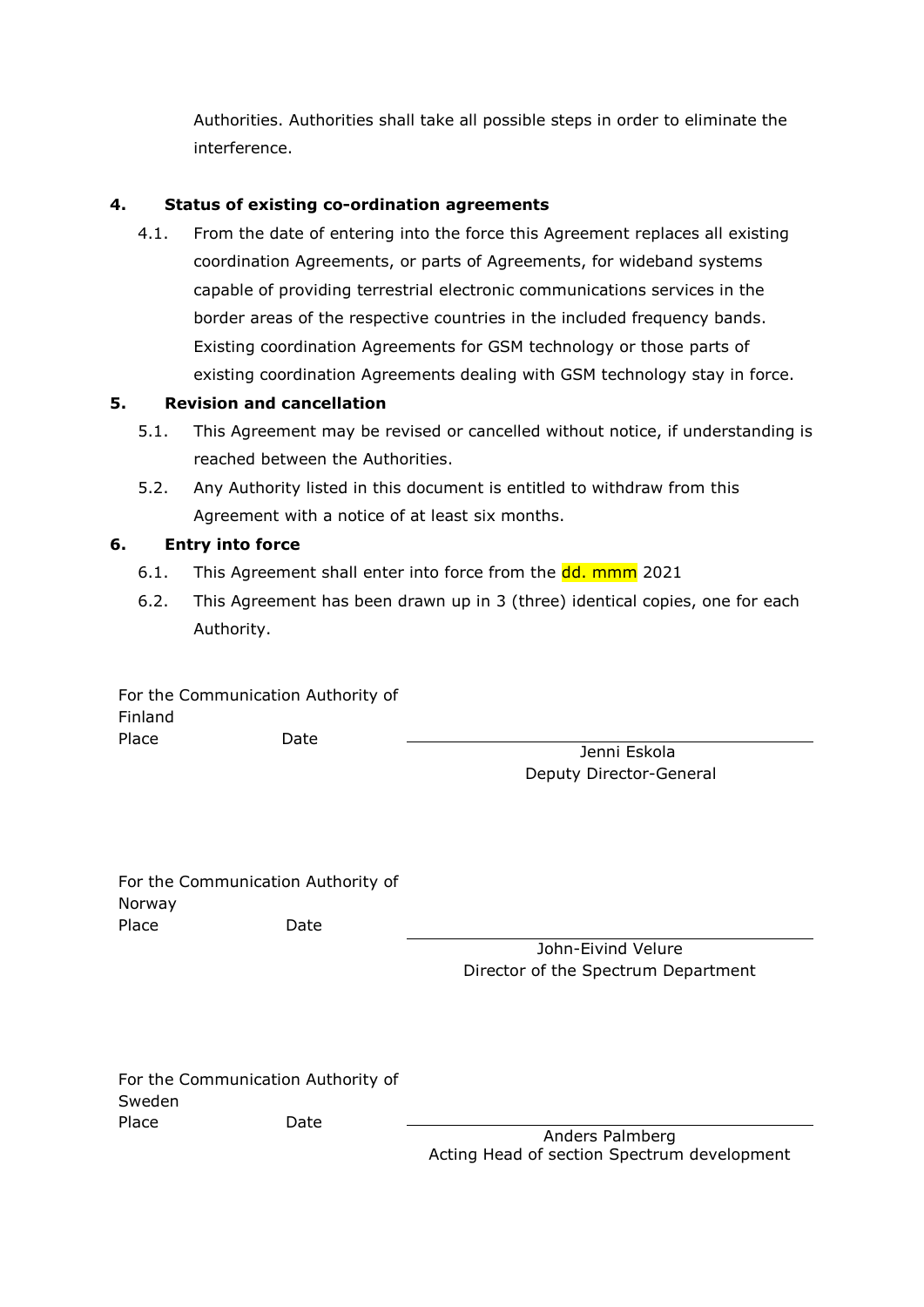# ANNEX 1 – Preferential PCIs (for LTE and NR) and SCs (for UMTS)

#### **1. PREFERENTIAL PHYSICAL-LAYER CELL IDENTITIES (PCI) FOR LTE and NR**

For each type of country, the following tables and figure describe the sharing of the PCI's with its neighbouring countries, with the following conventions of writing:

| Preferential PCI                              |
|-----------------------------------------------|
| Preferential PCI, relevant for this agreement |
| non-preferential PCI                          |

The 504 (LTE) /1007 (NR) physical-layer cell-identities should be divided into the following 6 sub-sets when the carrier frequencies are aligned in border areas:

| PCI                         | Set A   | Set B  | Set C  | Set D   | Set E   | Set F   | <b>PCI</b>       | Set A       | Set B   | Set C   | Set D   | Set E   | Set F   |
|-----------------------------|---------|--------|--------|---------|---------|---------|------------------|-------------|---------|---------|---------|---------|---------|
| Country $1 0.83$<br>Finland |         | 84.167 | 168251 | 252.335 | 336.419 | 420.503 | <b>Country 2</b> | 083         | 84.167  | 168.251 | 252.335 | 336.419 | 420.503 |
|                             | 504-587 | 588671 | 672755 | 756.839 | 840.923 | 9241007 |                  | 504-<br>587 | 588.671 | 672.755 | 756.839 | 840.923 | 9241007 |
| Border 1-2                  |         |        |        |         |         |         | Border 2-1       |             |         |         |         |         |         |
| Zone 1-2-3                  |         |        |        |         |         |         | Zone 2-3-1       |             |         |         |         |         |         |
| Border 1-3                  |         |        |        |         |         |         | Border 2-3       |             |         |         |         |         |         |
| Zone 1-2-4                  |         |        |        |         |         |         | Zone 2-1-4       |             |         |         |         |         |         |
| Border 1-4                  |         |        |        |         |         |         | Border 2-4       |             |         |         |         |         |         |
| Zone 1-3-4                  |         |        |        |         |         |         | Zone 2-3-4       |             |         |         |         |         |         |

| <b>PCI</b>                      | Set A   | Set B             | Set C             | Set D              | Set E              | Set F               | <b>PCI</b>               | Set A                 | Set B             | Set C              | Set D              | Set E              | Set F              |
|---------------------------------|---------|-------------------|-------------------|--------------------|--------------------|---------------------|--------------------------|-----------------------|-------------------|--------------------|--------------------|--------------------|--------------------|
| Country 3 0.83<br><b>Sweden</b> | 504-587 | 84.167<br>588.671 | 168.251<br>672755 | 252.335<br>756.839 | 336.419<br>840.923 | 420.503<br>924.1007 | <b>Country</b><br>Norway | 4 0.83<br>504-<br>587 | 84.167<br>588.671 | 168.251<br>672.755 | 252.335<br>756.839 | 336.419<br>840.923 | 420.503<br>9241007 |
| Border 3-2                      |         |                   |                   |                    |                    |                     | Border 4-1               |                       |                   |                    |                    |                    |                    |
| Zone 3-1-2                      |         |                   |                   |                    |                    |                     | Zone 4-1-2               |                       |                   |                    |                    |                    |                    |
| Border 3-1                      |         |                   |                   |                    |                    |                     | Border 4-2               |                       |                   |                    |                    |                    |                    |
| Zone 3-1-4                      |         |                   |                   |                    |                    |                     | Zone 4-2-3               |                       |                   |                    |                    |                    |                    |
| Border 3-4                      |         |                   |                   |                    |                    |                     | Border 4-3               |                       |                   |                    |                    |                    |                    |
| Zone 3-2-4                      |         |                   |                   |                    |                    |                     | Zone 4-3-1               |                       |                   |                    |                    |                    |                    |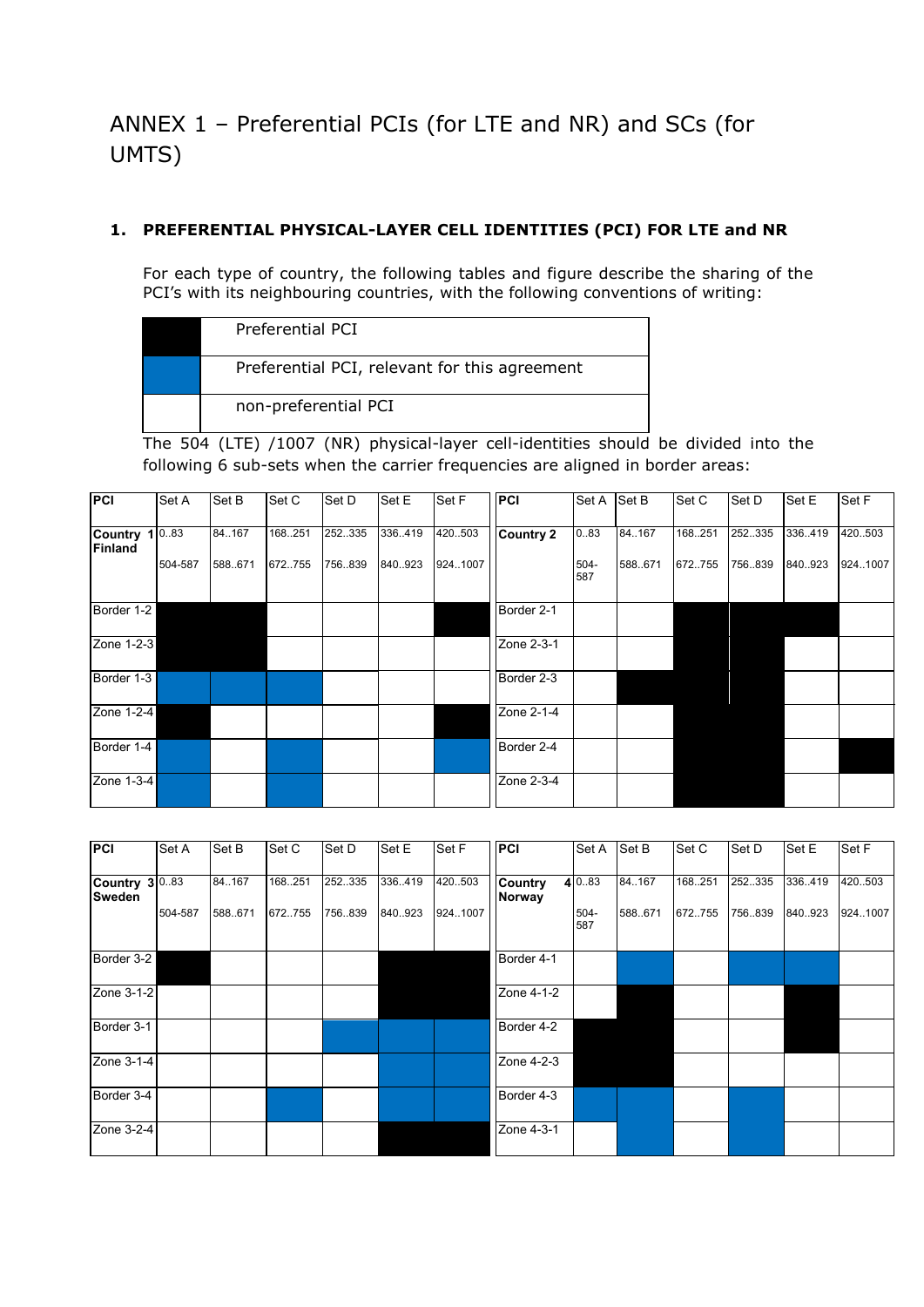### **2. PREFERENTIAL SCRAMBLING CODES FOR UMTS (UTRA FDD)**

For each type of country, the following tables and figure describe the sharing of the scrambling codes (SC) with its neighbouring countries, with the following conventions of writing:

| Preferential SC                              |
|----------------------------------------------|
| Preferential SC, relevant for this agreement |
| non-preferential SC                          |

For the FDD mode; 3GPP TS 25.213 defines 64 « scrambling code groups » in §5.2.3, numbered {0…63}, which are organised into six sets A-F.

|                                    |      |  | Set A Set B Set C Set D Set E Set F |  |                  |
|------------------------------------|------|--|-------------------------------------|--|------------------|
| <b>Country 1</b><br><b>Finland</b> | 0.10 |  | 1120 21-31 3242 4352 5363           |  | <b>Country 2</b> |
| Border 1-2                         |      |  |                                     |  | Border 2-1       |
| Zone 1-2-3                         |      |  |                                     |  | Zone 2-3-1       |
| Border 1-3                         |      |  |                                     |  | Border 2-3       |
| Zone 1-2-4                         |      |  |                                     |  | Zone 2-1-4       |
| Border 1-4                         |      |  |                                     |  | Border 2-4       |
| Zone 1-3-4                         |      |  |                                     |  | Zone 2-3-4       |

| Set A |  | Set B  Set C  Set D  Set E | Set F                     |                  | Set A | Set B | Set C Set D Set E |                          | Set F |
|-------|--|----------------------------|---------------------------|------------------|-------|-------|-------------------|--------------------------|-------|
| 010   |  |                            | 1120 21-31 3242 4352 5363 | <b>Country 2</b> | 010   |       |                   | 1120 2131 3242 4352 5363 |       |
|       |  |                            |                           | Border 2-1       |       |       |                   |                          |       |
|       |  |                            |                           | Zone 2-3-1       |       |       |                   |                          |       |
|       |  |                            |                           | Border 2-3       |       |       |                   |                          |       |
|       |  |                            |                           | Zone 2-1-4       |       |       |                   |                          |       |
|       |  |                            |                           | Border 2-4       |       |       |                   |                          |       |
|       |  |                            |                           | Zone 2-3-4       |       |       |                   |                          |       |

|                            | Set A | Set B Set C Set D Set E Set F |                          |  |                                   | Set A | Set B | Set C | $\left  \mathsf{Set}\, \mathsf{D} \right $ Set E $\left  \mathsf{Set}\, \mathsf{F} \right $ |                          |
|----------------------------|-------|-------------------------------|--------------------------|--|-----------------------------------|-------|-------|-------|---------------------------------------------------------------------------------------------|--------------------------|
| Country 3<br><b>Sweden</b> | 0.10  |                               | 1120 2131 3242 4352 5363 |  | <b>Country 4</b><br><b>Norway</b> | 0.10  |       |       |                                                                                             | 1120 2131 3242 4352 5363 |
| Border 3-2                 |       |                               |                          |  | Border 4-1                        |       |       |       |                                                                                             |                          |
| Zone 3-1-2                 |       |                               |                          |  | Zone 4-1-2                        |       |       |       |                                                                                             |                          |
| Border 3-1                 |       |                               |                          |  | Border 4-2                        |       |       |       |                                                                                             |                          |
| Zone 3-1-4                 |       |                               |                          |  | Zone 4-2-3                        |       |       |       |                                                                                             |                          |
| Border 3-4                 |       |                               |                          |  | Border 4-3                        |       |       |       |                                                                                             |                          |
| Zone 3-2-4                 |       |                               |                          |  | Zone 4-3-1                        |       |       |       |                                                                                             |                          |